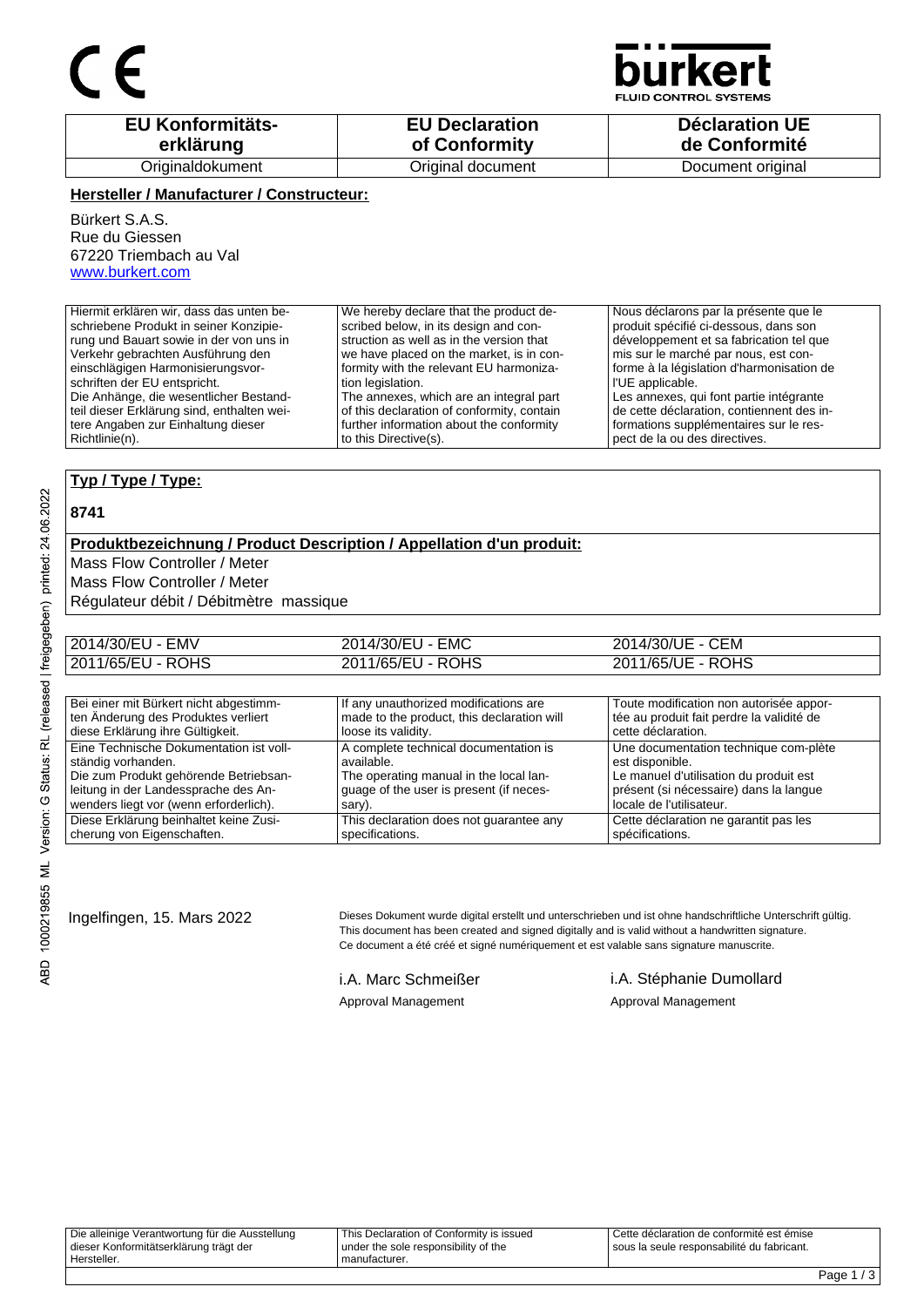# $C \in$



| <b>Anhang EMV zur</b><br>EU Konformitätserklärung                                                                                                                                                                                                                                                     | <b>Annex EMC for</b><br><b>EU Declaration of Conformity</b>                                                                                                                                                                                                                     | Annexe CEM à la<br>Déclaration UE de                                                                                                                                                                                                                                        |
|-------------------------------------------------------------------------------------------------------------------------------------------------------------------------------------------------------------------------------------------------------------------------------------------------------|---------------------------------------------------------------------------------------------------------------------------------------------------------------------------------------------------------------------------------------------------------------------------------|-----------------------------------------------------------------------------------------------------------------------------------------------------------------------------------------------------------------------------------------------------------------------------|
| Originaldokument                                                                                                                                                                                                                                                                                      | Original document                                                                                                                                                                                                                                                               | Document original                                                                                                                                                                                                                                                           |
|                                                                                                                                                                                                                                                                                                       |                                                                                                                                                                                                                                                                                 |                                                                                                                                                                                                                                                                             |
| 2014/30/EU - EMV                                                                                                                                                                                                                                                                                      | 2014/30/EU - EMC                                                                                                                                                                                                                                                                | 2014/30/UE - CEM                                                                                                                                                                                                                                                            |
|                                                                                                                                                                                                                                                                                                       | Reference in the Official Journal of the EU: L 96 dated 29.3.2014                                                                                                                                                                                                               |                                                                                                                                                                                                                                                                             |
| Typ / Type / Type (Geräteschlüssel / product specification key / clé de produit):<br>8741-***_**_-**,***,***_*****************                                                                                                                                                                        |                                                                                                                                                                                                                                                                                 |                                                                                                                                                                                                                                                                             |
| Der oben beschriebene Gegenstand der<br>Erklärung erfüllt die Vorschriften der<br>Richtlinie 2014/30/EU des Europäischen<br>Parlaments und des Rates vom 26. Februar<br>2014 zur Harmonisierung der<br>Rechtsvorschriften der Mitgliedsstaaten<br>über die elektromagnetische Verträglich-<br>  keit. | The object of the declaration described<br>above is in conformity with Directive<br>2014/30/EU of the European Parliament<br>and of the Council of 26 February 2014<br>on the harmonisation of the laws of the<br>Member States relating to electroma-<br>gnetic compatibility. | L'objet de la déclaration décrit ci-dessus<br>est conforme à la directive 2014/30/UE<br>du Parlement européen et du Conseil du<br>26 février 2014 relative à l'harmonisa-<br>tion des législations des États membres<br>concernant la compatibilité électro-<br>magnétique. |
| Für die Bewertung wurden folgende<br>Normen herangezogen (wenn anwend-<br>  bar):<br>EN 61000-6-3:2007+A1:2011, EN 61000-6-2:2019                                                                                                                                                                     | For evaluation of the conformity, the<br>following standards were consulted<br>(if applicable):                                                                                                                                                                                 | Pour l'évaluation de la conformité, les<br>normes suivantes ont été utilisées (le<br>cas échéant):                                                                                                                                                                          |

| Die Sicherheits- und Einbauhinweise     | The instructions for safety and        | Les consignes de sécurité et d'installation |
|-----------------------------------------|----------------------------------------|---------------------------------------------|
| der mitgelieferten Produktdokumentation | I installation of the enclosed product | l décrites dans la documentation fournie    |
| sind zu beachten                        | documentation have to be observed.     | l avec le produit doivent être respectées.  |
|                                         |                                        |                                             |